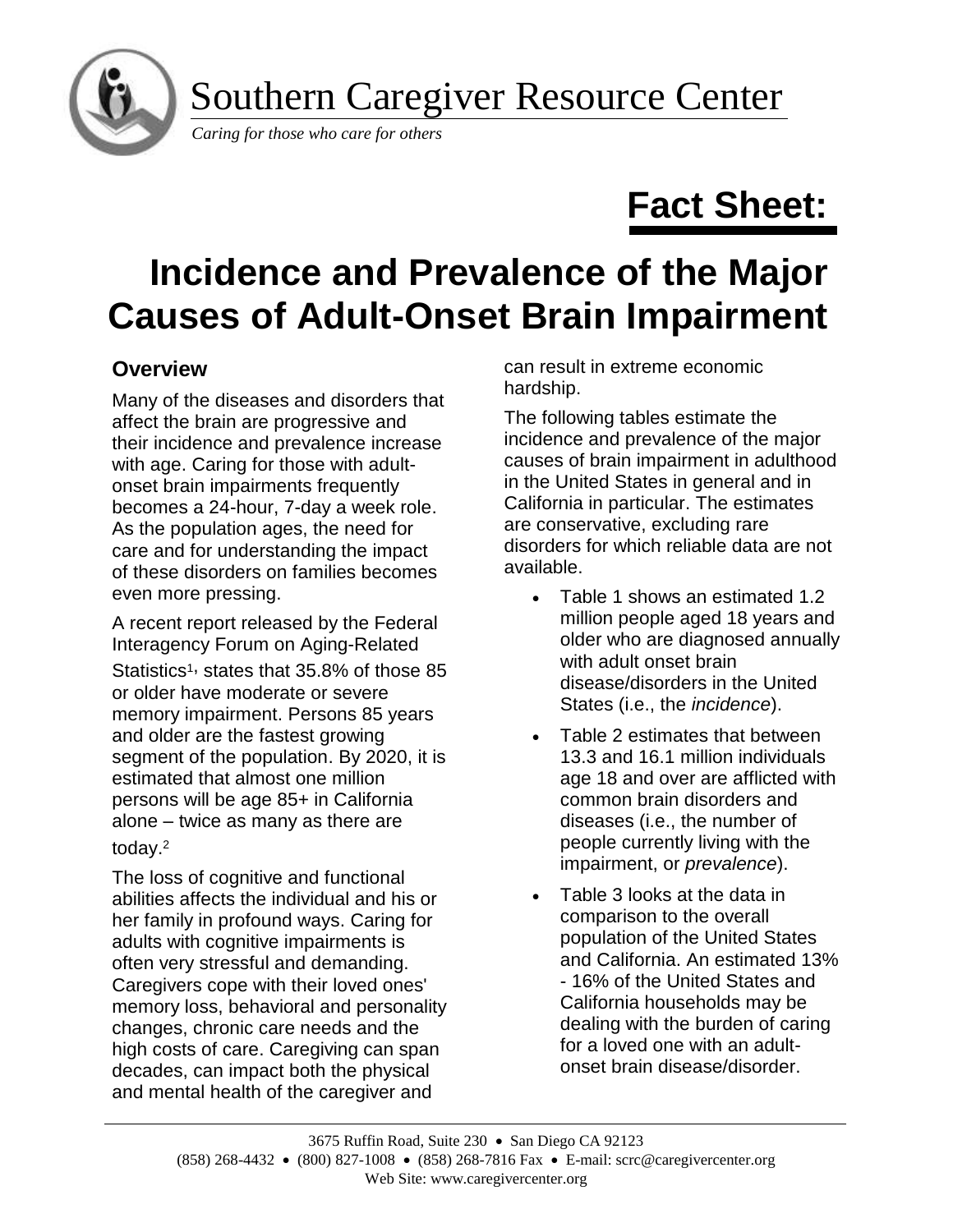#### **TABLE 1: Incidence of Adult Onset Brain Disorders<sup>1</sup>**

|                                  | <b>People Diagnosed</b> |  |
|----------------------------------|-------------------------|--|
| <b>Diagnosis/ Cause</b>          | <b>Annually</b>         |  |
| Alzheimer's Disease              | 250,0002                |  |
| Amyotrophic Lateral Sclerosis    | 5,0003,4                |  |
| <b>Brain Tumor</b>               | 33,0395                 |  |
| Epilepsy                         | 135,5006,7              |  |
| HIV - Associated Neurocognitive  | 1,1968                  |  |
| Disorder                         |                         |  |
| Huntington's Disease             | N/A                     |  |
| <b>Multiple Sclerosis</b>        | $10,400^9$              |  |
| Parkinson's Disease              | 54,92710                |  |
| Stroke                           | 600,00011               |  |
| Traumatic Brain Injury           | 80,00012                |  |
| <b>TOTAL ESTIMATED INCIDENCE</b> | 1.170.062               |  |

• More than one million adults in the U.S. are diagnosed annually with a chronic brain disease or disorder. The need for both long-term care and support for family caregivers is dramatic. Many of these conditions, for example Alzheimer's, Stroke and Parkinson's, are associated with increasing age. Given the aging of the United States population, figures will increase proportionately in the coming decades.

### **TABLE 2: Prevalence of the Major Causes of Adult- Onset Brain Disorders**

|                           | <b>People Currently Living</b><br>with Disorder: |                         |  |
|---------------------------|--------------------------------------------------|-------------------------|--|
| <b>DIAGNOSIS/</b>         | Low                                              | High                    |  |
| <b>CAUSE</b>              | Estimate                                         | Estimate                |  |
| Alzheimer's Disease       | 4,000,0001                                       | 4,000,000 <sup>2</sup>  |  |
| Amyotrophic Lateral       | 20,000 <sup>3</sup>                              | 30,000 <sup>4</sup>     |  |
| Sclerosis                 |                                                  |                         |  |
| <b>Brain Tumor</b>        | N/A                                              | N/A                     |  |
| Epilepsy                  | 1,984,0005,6                                     | 2,000,0007              |  |
| HIV- Associated           | $14,537^8$                                       | 58,150 <sup>9</sup>     |  |
| Neurocognitive            |                                                  |                         |  |
| Disorder                  |                                                  |                         |  |
| Huntington's Disease      | 30,00010                                         | 30,00011                |  |
| <b>Multiple Sclerosis</b> | 250,00012,13                                     | 350,00014               |  |
| Parkinson's Disease       | 500,00015                                        | 1,500,00016             |  |
| Stroke                    | 4,000,00017                                      | 4,400,00018             |  |
| <b>Traumatic Brain</b>    | 2,500,00019                                      | 3,700,000 <sup>20</sup> |  |
| Injury                    |                                                  |                         |  |
| <b>TOTAL ESTIMATED</b>    |                                                  |                         |  |
| <b>INCIDENCE</b>          | 13,298,537                                       | 16,068,150              |  |

• Table 2 dramatically illustrates the long-term nature of caregiving for many of these conditions. While it is estimated that one quarter of a

million people are diagnosed with Alzheimer's annually in the United States, there are an estimated four million people living with the disease, many of whom require 24-hour care.

#### **TABLE 3: Selected Population Characteristics: United States and California**

|                               |                         | <b>United States</b> | <b>California</b> |
|-------------------------------|-------------------------|----------------------|-------------------|
|                               | <b>Total Population</b> | 274,634,0001         | 34,336,0912       |
|                               | Total Population 18+    | 20,852,0003          | 30,0004           |
|                               | <b>Total Households</b> | 101,041,0005         | 12,242,5766       |
| <b>Total Estimated Adults</b> |                         |                      |                   |
|                               | with Brain Impairment   |                      |                   |
|                               | a. Low Estimate         | 13,298,537           | 1,622,4227        |
| b.                            | <b>High Estimate</b>    | 16,068,150           | 1,960,3148        |
| Percentage of Adult           |                         |                      |                   |
| Population Affected by        |                         |                      |                   |
| <b>Brain Impairment</b>       |                         |                      |                   |
|                               | a. Low Estimate         | 6.5%                 | 6.5%              |
|                               | b. High Estimate        | 7.9%                 | 7.9%              |
| Percentage of                 |                         |                      |                   |
| Households Affected by        |                         |                      |                   |
| <b>Brain Impairment</b>       |                         |                      |                   |
| а.                            | Low Estimate            | 13.2%                | 13.3%             |
| b.                            | <b>High Estimate</b>    | 15.9%                | 16.0%             |

The 16% figure for the number of households affected by brain impairment only begins to elucidate the impact of brain impairment upon family caregivers and the long-term care system. With many individuals requiring 24-hour care, there are often several family members from different households involved in the caregiving process including spouses, adult children, siblings and friends. Often these caregivers are juggling the responsibilities of caregiving, child rearing and employment simultaneously.

## **Footnotes**

### **Overview:**

<sup>1</sup> Federal Interagency Forum on Aging-Related Statistics (2000). *Older Americans 2000: Key Indicators of Well-Being.*

<sup>2</sup> California Health and Human Services Agency (January, 1999). Report on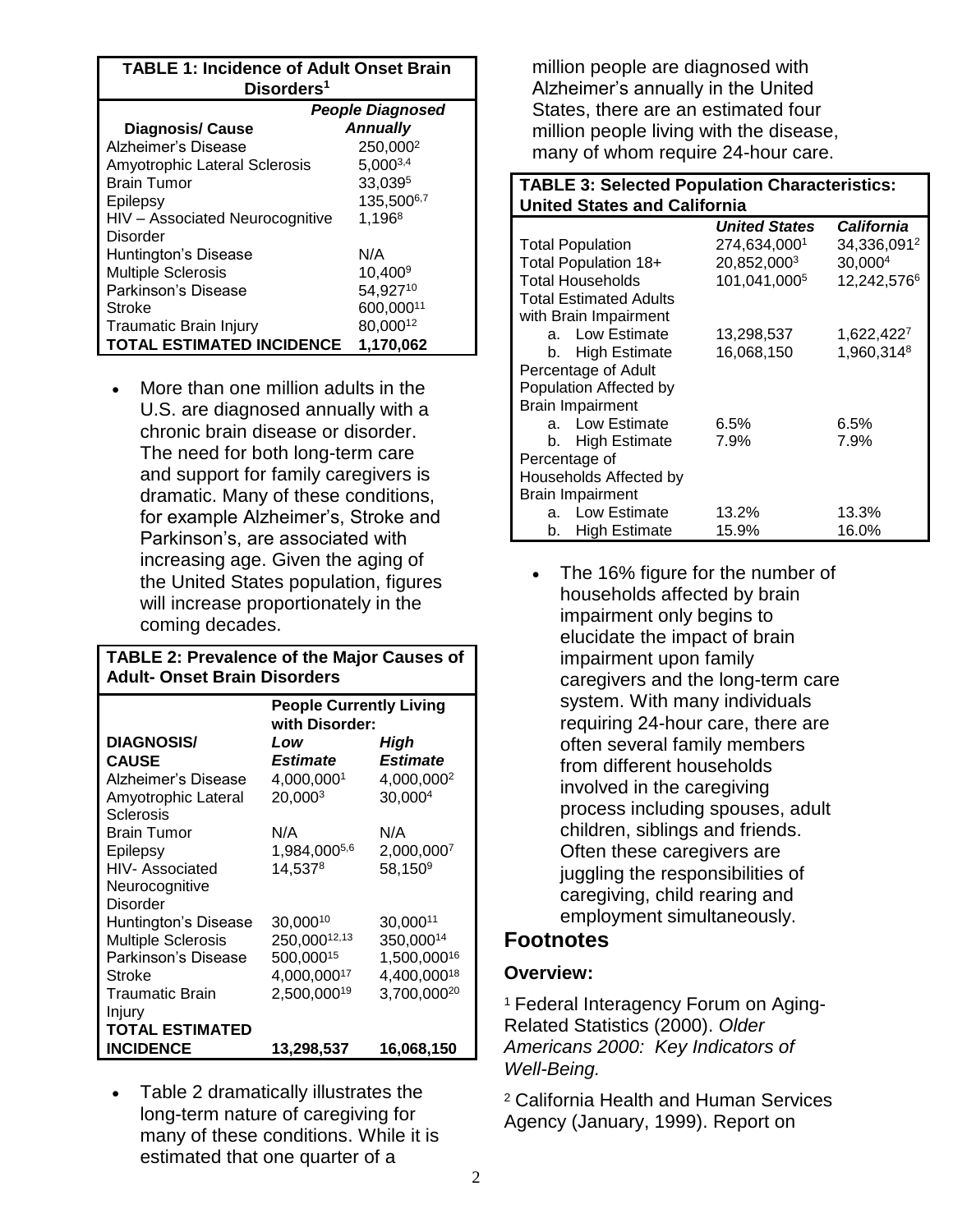Long-Term Care Programs and Options for Integration*.* Sacramento, CA.

#### **Table 1:**

<sup>1</sup> Due to differences in reporting and data collection, estimates vary and in some cases the figures are for slightly different populations (e.g. aged 13+ or aged 15+) as noted.

<sup>2</sup> Alzheimer's Disease Education & Referral Center, Personal Communication, October 10, 2000 based on figures from 1991. Silver Spring, MD.

<sup>3</sup> Amyotrophic Lateral Sclerosis Association (1999) *ALS and the ALS Association,* Calabasas Hills, CA

<sup>4</sup> National Institute of Neurological Disorders and Stroke (2000), *Amyotrophic Lateral Sclerosis*, Bethesda, MD.

<sup>5</sup> American Brain Tumor Association (2000). *Facts and Statistics*, Des Plaines, IL.

<sup>6</sup> Epilepsy Foundation (2000). *Cost Study Shows Divide in Treatment Effect*, Landover, MD.

<sup>7</sup> Persons 15 years of age and older.

<sup>8</sup> Centers for Disease Control and Prevention (1999), *HIV/AIDS Surveillance Report*, 1997 Vol. 9 Number 2, Atlanta, GA. [Note: Includes ages 13 and above.]

<sup>9</sup> National Institute of Neurological Disorders and Stroke (2000), *Multiple Sclerosis: Hope Through Research*, Bethesda, MD.

<sup>10</sup> American Parkinson's Disease Association, Personal Communication October 10, 2000. Figure derived from an incidence of 20 cases/100,000 and an estimated population of 274,634,000 from U.S. Census Bureau (1999). *Statistical Abstract of the United States: 1999*. [Note: Projections for the year 2000.]

11 American Heart Association (2000), *2000 Heart and Stroke Statistical Update*, Dallas, TX

12 Centers for Disease Control and Prevention (2000), *Epidemiology of Traumatic Brain Injury in the United States, Atlanta, GA* [Note: Estimate includes all age groups and only those who have TBI-related disabilities. Estimates are based on provisional data.]

### **Table 2:**

<sup>1</sup> Alzheimer's Disease and Related Disorders Association, Inc. (2000), *General Statistics/Demographics*, Chicago, IL.

<sup>2</sup> ibid.

<sup>3</sup> National Institute of Neurological Disorders and Stroke (2000), *Amyotrophic Lateral Sclerosis*, Bethesda, MD.

<sup>4</sup> Amyotrophic Lateral Sclerosis Association (1999) *ALS and the ALS Association*: Calabasas Hills, CA.

<sup>5</sup> Epilepsy Foundation (2000), *Cost Study Shows Divide in Treatment Effect*, Landover, MD.

<sup>6</sup> Persons 15 years of age and older.

<sup>7</sup> National Institute of Neurological Disorders and Stroke (2000), *Seizures and Epilepsy: Hope Through Research*, Bethesda, MD.

<sup>8</sup> Centers for Disease Control and Prevention (1999), H*IV/AIDS Surveillance Report*, 1997 Vol. 9 Number 2, Atlanta, GA. [Note: Includes ages 13 and above. Estimated from 1997 data on percentage of individuals developing AIDS-Indicator conditions multiplied by the estimated of number of adults/adolescents currently living with AIDS. Overall the CDC reports that the incidence of HIV dementia is decreasing.]

<sup>9</sup> Berghuis, J. P., Uldall, K. K. and Lalonde, B. (1999). *Validity of Two*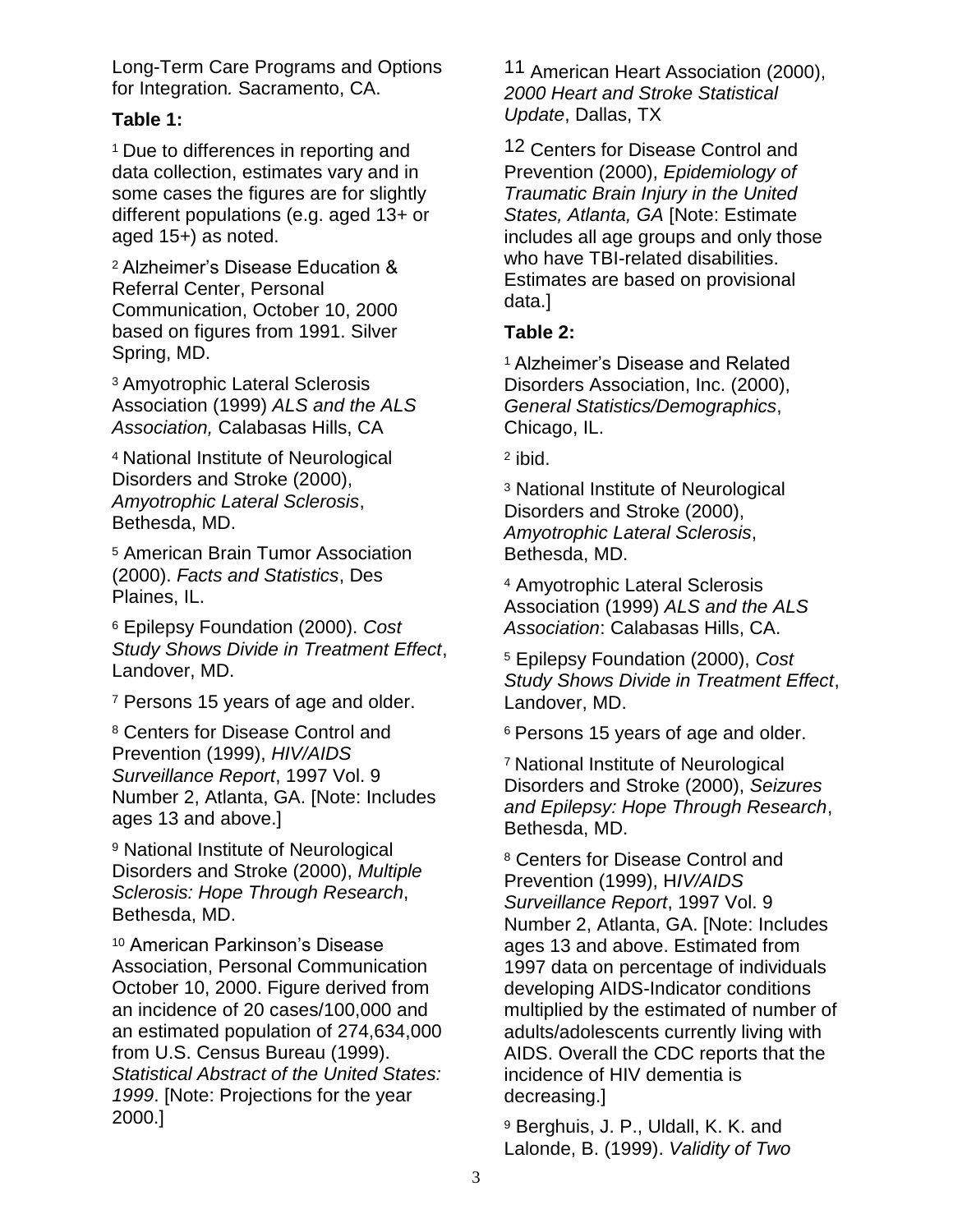*Scales in Identifying HIV-Associated Dementia*, Journal of Acquired Immune Deficiency Syndromes, Volume 21, pp. 134-140. [Note: Based on the high end of their estimate of 7–20% of HIV/AIDS patients developing dementia times the CDC estimate of individuals currently living with AIDS.]

<sup>10</sup> National Institute of Neurological Disorders and Stroke (2000), *Huntington's Disease Hope Through Research*, Bethesda, MD.

<sup>11</sup> An estimated 150,000 additional persons are at risk of inheriting Huntington's disease from a parent.

<sup>12</sup> National Institute of Neurological Disorders and Stroke (2000), *Multiple Sclerosis: Hope Through Research*, Bethesda, MD.

<sup>13</sup> The National Multiple Sclerosis Society Information Resource Center and Library (2000), *Multiple Sclerosis Information Sourcebook*, New York, NY.

<sup>14</sup> National Institute of Neurological Disorders and Stroke (2000), *Multiple Sclerosis: Hope Through Research*, Bethesda, MD.

<sup>15</sup> National Institute of Neurological Disorders and Stroke (2000), *Parkinson's Disease Hope Through Research*, Bethesda, MD.

<sup>16</sup> National Parkinson Foundation (1998), *What the Patient Should Know*, Miami, FL.

<sup>17</sup> National Stroke Association (1999), *Brain Attack Statistics*, Englewood, CO.

<sup>18</sup> American Heart Association (2000), *2000 Heart and Stroke Statistical Update*, Dallas, TX.

<sup>19</sup> National Institutes of Health (1998) NIH consensus statement on rehabilitation of persons with traumatic brain injury: Bethesda, MD. [Note: Estimate includes all ages.]

<sup>20</sup> Thurman, D. J. (1999) Preliminary estimate of prevalence for adults age 18+ living with an acquired brain injury. Personal communication, January 8, 1999. National Center for Injury Prevention and Control Centers for Disease Control, Atlanta, GA.

### **Table 3:**

<sup>1</sup> U.S. Census Bureau (1999). *Statistical Abstract of the United States: 1999*. [Note: Population figures for the U.S. and California are projections for the year 2000.]

<sup>2</sup> State of California, Department of Finance (May, 2000). *City/County Population and Housing Estimates, 1991-2000, with 1990 Census Counts*. Sacramento, CA.

<sup>3</sup> U.S. Census Bureau (1999). *Statistical Abstract of the United States: 1999*. [Note: Population figures for the U.S. and California are projections for the year 2000.]

<sup>4</sup> State of California, Department of Finance (December, 1998). *Race/Ethnic Population with Age and Sex Detail, 1970-2040*. Sacramento, CA. [Note: Based on projections for the year 2000.]

<sup>5</sup> U.S. Census Bureau (1999). *Estimates of Housing Units, Households, Households by Age of Householder and Persons per Household: July 1, 1998*.

<sup>6</sup> State of California, Department of Finance (May, 2000). *City/County Population and Housing Estimates, 1991-2000, with 1990 Census Counts*. Sacramento, CA.

<sup>7</sup> These estimates are based on the percentage of population age 18+ years residing in CA.

<sup>8</sup> These estimates are based on the percentage of population age 18+ years residing in CA.

<sup>9</sup> Assumes one brain impaired individual per household.